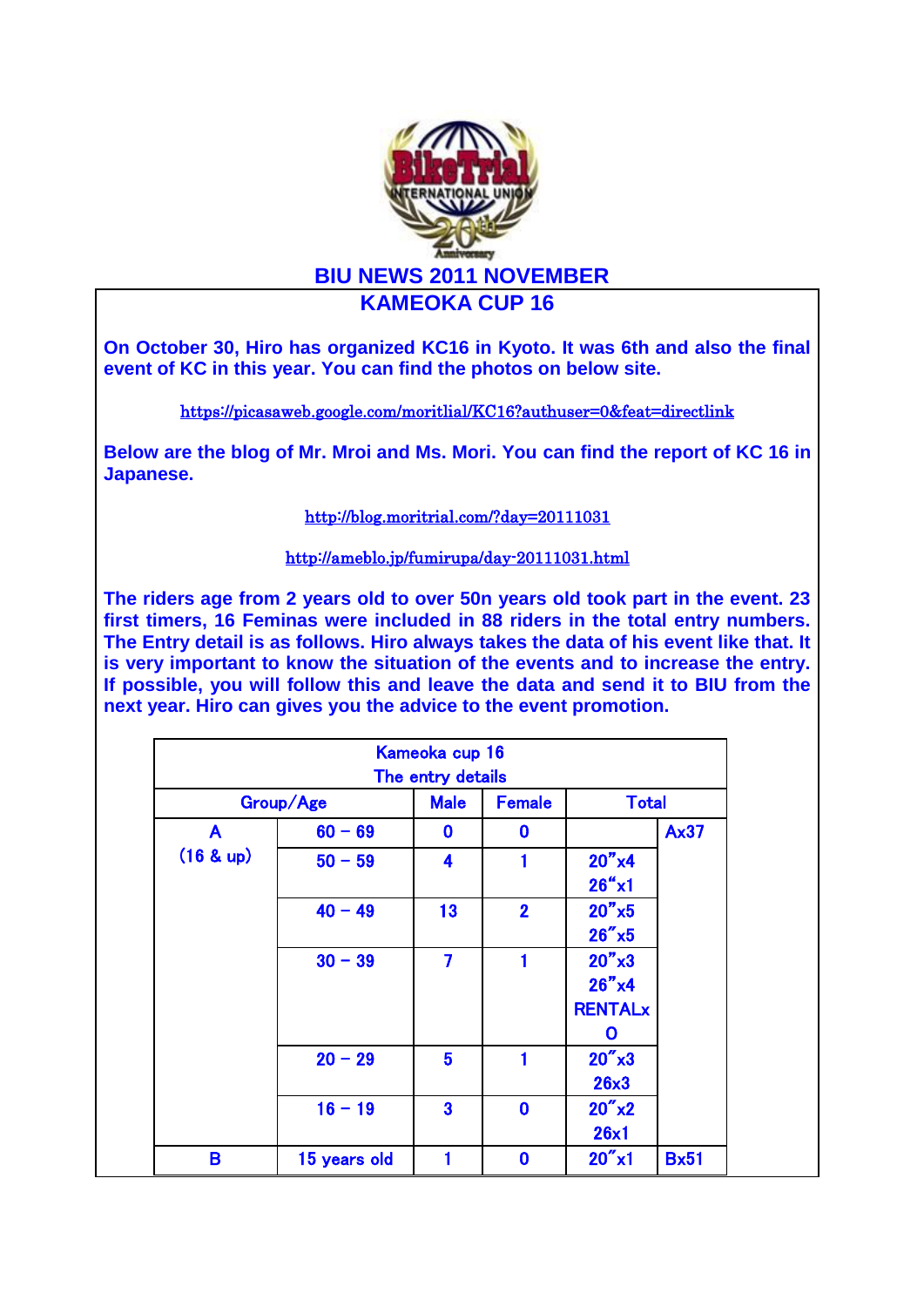| (15 & down)                | 14 years old | 1                       | $\mathbf{0}$            | $20''$ x1          |  |
|----------------------------|--------------|-------------------------|-------------------------|--------------------|--|
|                            | 13 years old | $\boldsymbol{0}$        | $\mathbf 0$             | $20''$ x1          |  |
|                            | 12 years old | 4                       | $\mathbf{0}$            | $20''$ x4          |  |
|                            | 11 years old | 4                       | $\mathbf{0}$            | $20''$ x4          |  |
|                            | 10 years old | $\overline{2}$          | $\blacksquare$          | $20''$ x $3$       |  |
|                            | 9 years old  | 8                       | $\mathbf{0}$            | $20''$ x7          |  |
|                            | 8 years old  | 5 <sup>5</sup>          | 4                       | $20''$ x $6$       |  |
|                            |              |                         |                         | $16" \times 3$     |  |
|                            | 7 years old  | $\overline{\mathbf{3}}$ | $\overline{\mathbf{3}}$ | $20''$ x $3$       |  |
|                            |              |                         |                         | $16"$ x2           |  |
|                            | 6 years old  | $\overline{\mathbf{4}}$ | $\mathbf{0}$            | $18"$ x2           |  |
|                            |              |                         |                         | $16"$ x2           |  |
|                            | 5 years old  | $\overline{\mathbf{3}}$ | $\mathbf{0}$            | $16"$ x2           |  |
|                            |              |                         |                         | 12"x1              |  |
|                            |              |                         |                         | ?x1                |  |
|                            | 4 years old  | 4                       | $\blacksquare$          | 12"x1              |  |
|                            |              |                         |                         | $16''$ x $1$       |  |
|                            |              |                         |                         | ?x1                |  |
|                            | 3 years old  | $\overline{\mathbf{3}}$ | 1                       | $16''$ x1<br>14"x1 |  |
|                            |              |                         |                         | 12"x1              |  |
|                            |              |                         |                         | ?x1                |  |
|                            | 2 years old  | $\mathbf{0}$            | 1                       | $12" \times 1$     |  |
|                            | <b>TOTAL</b> | 72                      | 16                      | 88                 |  |
|                            |              |                         |                         |                    |  |
| <b>CATEGORIES</b>          |              |                         |                         |                    |  |
| <b>PUSHBIKE: 7</b>         |              |                         |                         |                    |  |
| <b>NO COLOR A: 5</b>       |              |                         |                         |                    |  |
| <b>NO COLOR B: 16</b>      |              |                         |                         |                    |  |
| <b>WHITE A: 10</b>         |              |                         |                         |                    |  |
| <b>WHITE B: 11</b>         |              |                         |                         |                    |  |
| <b>GREEN A: 15</b>         |              |                         |                         |                    |  |
| <b>GREEN B: 7</b>          |              |                         |                         |                    |  |
| <b>BLUE: 16</b>            |              |                         |                         |                    |  |
| <b>PUSHBIKE SUPOTER: 1</b> |              |                         |                         |                    |  |
| <b>TOTAL: 88</b>           |              |                         |                         |                    |  |
| <b>FIRST TIMER: 23</b>     |              |                         |                         |                    |  |
| <b>RENTAL BIKE: 0</b>      |              |                         |                         |                    |  |

FEMALE: 16 **GROUP** 

K・D・R・T: 13

Team Caramel: 13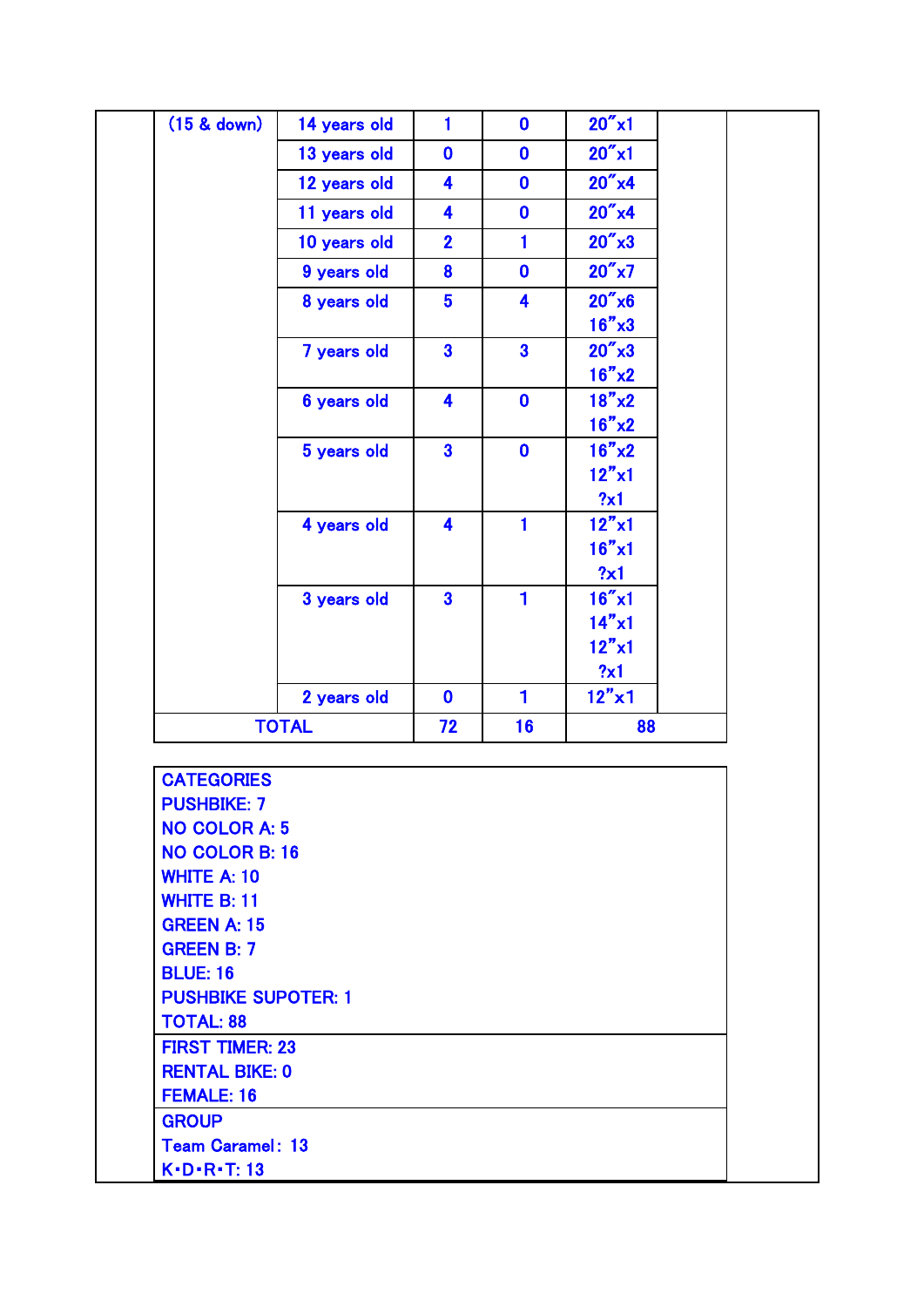| Mori traial: 9                         |  |
|----------------------------------------|--|
| Team Y koubou: 5                       |  |
| <b>TOOLBOX: 4</b>                      |  |
| Team moment: 3                         |  |
| Wonder energy: 3                       |  |
| <b>TEAM TERASO: 2</b>                  |  |
| <b>WELD ONE: 2</b>                     |  |
| kobukuro: 2                            |  |
| <b>W.P.KYOTO: 1</b>                    |  |
| <b>Team MAT: 1</b>                     |  |
| <b>MM.COM: 1</b>                       |  |
| Kanagawa university: 2                 |  |
| Sukima sangyo: 1                       |  |
| <b>KAITbiketrial 1</b>                 |  |
| <b>AREA</b>                            |  |
| <b>OSAKA: 22</b>                       |  |
| <b>KYOTO: 21</b>                       |  |
| <b>HYOGO: 16</b>                       |  |
| <b>MIE: 12</b>                         |  |
| <b>SHIGA: 5</b>                        |  |
| <b>AICHI: 4</b>                        |  |
| <b>OKAYAMA: 2</b>                      |  |
| <b>ISHIKAWA: 1</b>                     |  |
| <b>GIFU: 2</b>                         |  |
| <b>KANAGAWA: 2</b>                     |  |
| <b>TOKYO: 1</b>                        |  |
| <b>BIKE</b>                            |  |
| MONTY: 31(14x0/16x9/20x22/26x0)        |  |
| KOXX: 7 (18x1/20x3/26x3)               |  |
| ECHO: $7(20x6/26x1)$                   |  |
| DOB: 4(18x0/20x3/26x1)                 |  |
| <b>ORION: 4 (20x4)</b>                 |  |
| GIANT: 3 (?x1/20x0/24x0/26x1/RENTALx1) |  |
| ZOO: 3 (20x1/26x2)                     |  |
| <b>WELD ONE: 2 (20x2)</b>              |  |
| <b>ROCKMAN: 2 (20x2)</b>               |  |
| <b>FULL MARK: 2 (20x2)</b>             |  |
| ARAYA: 2 (20x0/26x2)                   |  |
| <b>JD RAZOR: 2 (12x2)</b>              |  |
| <b>BIONIC: 2 (20x2/26x0)</b>           |  |
| <b>ASUKA: 1 (20x1)</b>                 |  |
| <b>FUJI ALLOY: 1 (20x1)</b>            |  |
| ONZA: 2(18x1/20x1)                     |  |
| <b>STRIDER: 1 (?x1)</b>                |  |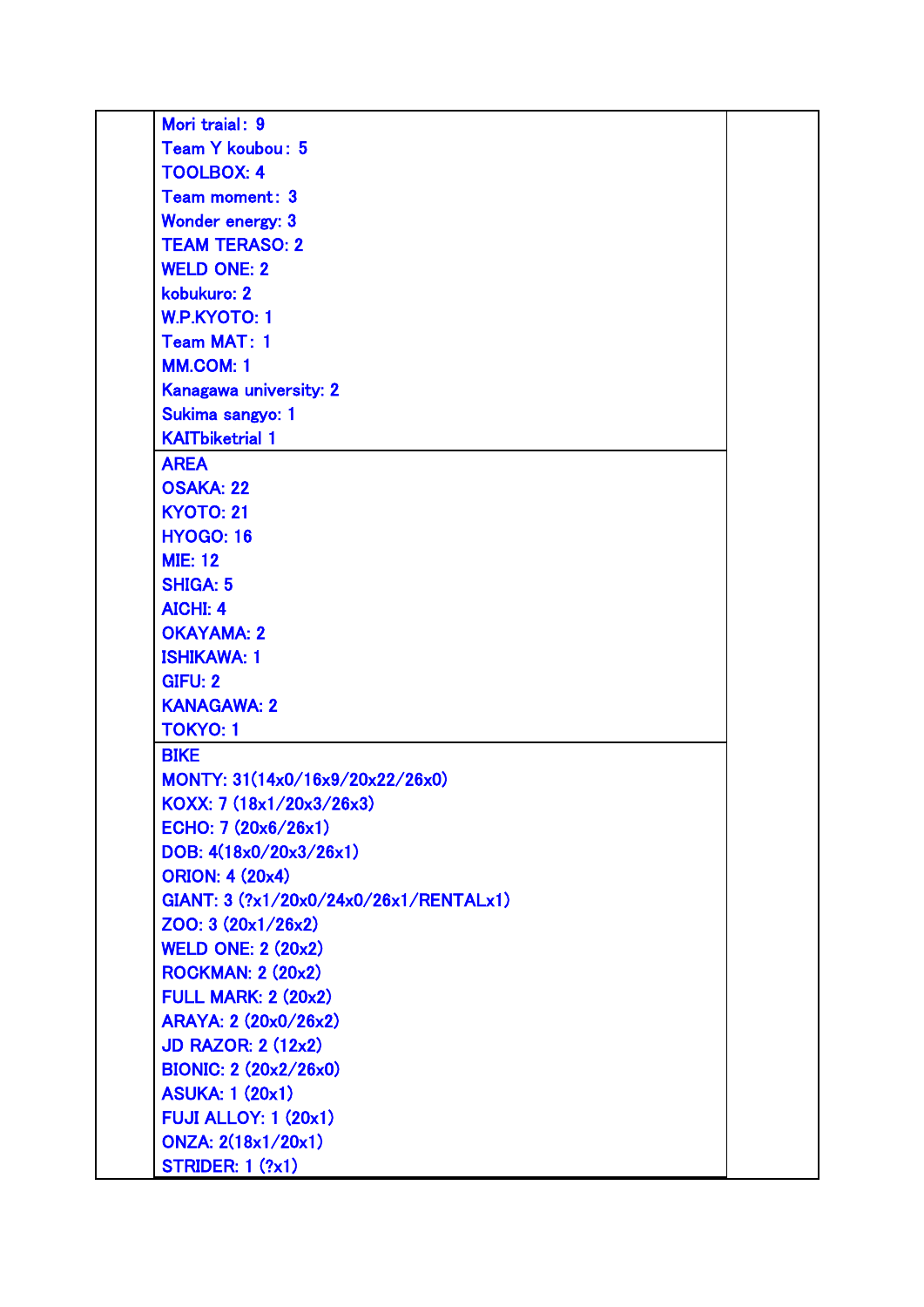| Gary Fisher: 1(26x1)                                                                                                           |  |  |  |  |  |
|--------------------------------------------------------------------------------------------------------------------------------|--|--|--|--|--|
| <b>MATSUDA: 1(20"x1)</b>                                                                                                       |  |  |  |  |  |
| <b>ATOMZ: 1(20"x1)</b>                                                                                                         |  |  |  |  |  |
| olpea: 1(26x1)<br><b>NEON: 1 (20x1)</b>                                                                                        |  |  |  |  |  |
| <b>KAIT: 1 (26x1)</b>                                                                                                          |  |  |  |  |  |
| <b>MARUISHI: 1 (20x1)</b>                                                                                                      |  |  |  |  |  |
| ?: 6 $(14x1/16x2/?x2/20x1)$                                                                                                    |  |  |  |  |  |
| TOTAL: 12x2/14x1/16x11/18"x2/20x56/24x0/26x12/RENTALx1/?x4                                                                     |  |  |  |  |  |
| <b>SUPPORT BY:</b>                                                                                                             |  |  |  |  |  |
| KAMEOKA TRIAL LAND/BJU/MONTY/GIANT/YADA CYCLE/WELD ONE/G-                                                                      |  |  |  |  |  |
| MAGIC/MITANI MS/StraightOn/XC-TING/ZERO SECTION/NIKOVLAND                                                                      |  |  |  |  |  |
|                                                                                                                                |  |  |  |  |  |
| We got a mail from Italy as follows. He wrote about his plan to use KC formula. I hope it                                      |  |  |  |  |  |
| helps our sport promotion.                                                                                                     |  |  |  |  |  |
| Hello dear Hiro,                                                                                                               |  |  |  |  |  |
|                                                                                                                                |  |  |  |  |  |
| have you news about WBC 2012? I understand that our                                                                            |  |  |  |  |  |
| proposal date (21 July 212) is not the best but in the end we                                                                  |  |  |  |  |  |
| don't have alternative. I know that is possible organize a<br>good event in Sonico this year. Brezova 2011 was the 23 July     |  |  |  |  |  |
| very similar. I don't have news from France and                                                                                |  |  |  |  |  |
| Catalunya. All is Ok? I ask you about another question:                                                                        |  |  |  |  |  |
| Our dear friend Mr. Fabio Crescenzi, father of Diego rescenzi                                                                  |  |  |  |  |  |
| (Poussin) organized unofficial event in South Italy this                                                                       |  |  |  |  |  |
| sunday. We are very happy for this because South Italy is                                                                      |  |  |  |  |  |
| total "empty" area for our Sport. The continuous presence of                                                                   |  |  |  |  |  |
| Vittorio Brumotti in television (today Vittorio is a real TV Star                                                              |  |  |  |  |  |
| in Italy, every day in Gossip Magazin, TV Show  very very                                                                      |  |  |  |  |  |
| very big success) promote the word "BikeTrial" EVERY DAY.                                                                      |  |  |  |  |  |
| For this reason we have the necessity to organize "entry                                                                       |  |  |  |  |  |
| level" competition for not agonist people. For this reason my<br>effort against FCI/UCI to defend the word "BikeTrial" that is |  |  |  |  |  |
| only BIU.                                                                                                                      |  |  |  |  |  |
|                                                                                                                                |  |  |  |  |  |
| I think that the solution is your "Kameoka Cup" formula! We                                                                    |  |  |  |  |  |
| want organize the first competition in "Formula Kameoka                                                                        |  |  |  |  |  |
| Cup" in Italy very soon. Can you send me Official Kameoka                                                                      |  |  |  |  |  |
| <b>Cup Rules?</b>                                                                                                              |  |  |  |  |  |
|                                                                                                                                |  |  |  |  |  |
| Thank you very much.<br>Giuliano from Italy.                                                                                   |  |  |  |  |  |
|                                                                                                                                |  |  |  |  |  |
|                                                                                                                                |  |  |  |  |  |
| News No. 00 1 dated 01/11/2011                                                                                                 |  |  |  |  |  |
| <b>REQUEST FROM BUE</b>                                                                                                        |  |  |  |  |  |
|                                                                                                                                |  |  |  |  |  |
| As we got the request from BUE, we sent it already but not sure if it arrived                                                  |  |  |  |  |  |